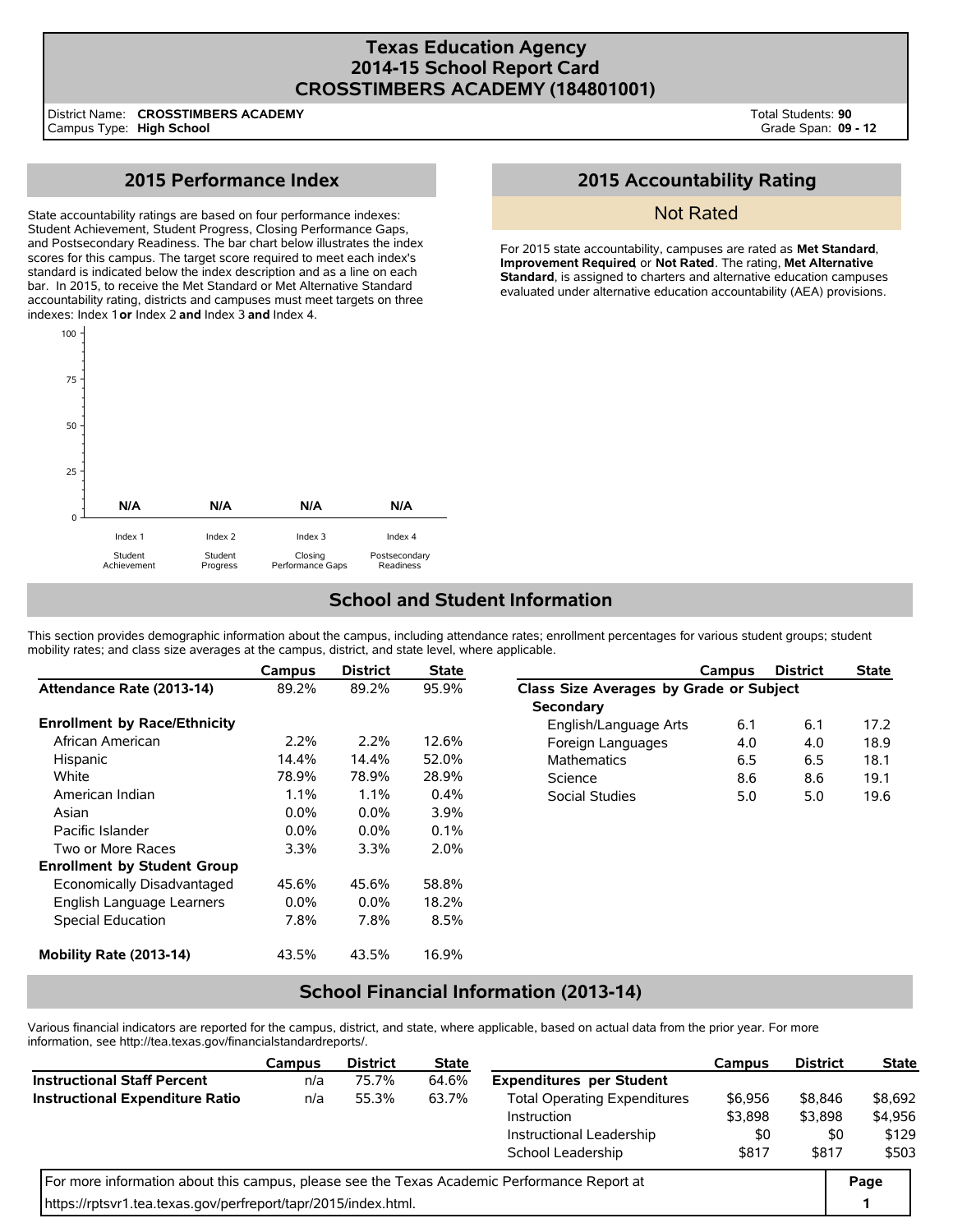### **Texas Education Agency 2014-15 School Report Card**

#### **CROSSTIMBERS ACADEMY (184801001) CROSSTIMBERS ACADEMY**

|                                                                                     |      | <b>State</b> |        | All     | <b>African</b><br>District Students American Hispanic |                          | White  | American<br>Indian | Asian | <b>Pacific</b><br><b>Islander</b> | Two or<br><b>More</b><br>Races | Econ<br><b>Disadv</b> |
|-------------------------------------------------------------------------------------|------|--------------|--------|---------|-------------------------------------------------------|--------------------------|--------|--------------------|-------|-----------------------------------|--------------------------------|-----------------------|
| STAAR Percent at Phase-in Satisfactory Standard or Above (Sum of All Grades Tested) |      |              |        |         |                                                       |                          |        |                    |       |                                   |                                |                       |
| All Subjects                                                                        | 2015 | 77%          | 71%    | 71%     |                                                       | 69%                      | 70%    | $\ast$             |       |                                   | $\ast$                         | 72%                   |
| Reading                                                                             | 2015 | 77%          | 68%    | 68%     | $\ast$                                                | 60%                      | 68%    |                    |       |                                   | $\ast$                         | 70%                   |
| <b>Mathematics</b>                                                                  | 2015 | 81%          | 56%    | 56%     | $\ast$                                                | $\ast$                   | 60%    |                    |       |                                   | $\ast$                         | 50%                   |
| Science                                                                             | 2015 | 78%          | 92%    | 92%     |                                                       | $\ast$                   | 89%    |                    |       |                                   | $\overline{\phantom{a}}$       | 100%                  |
| <b>Social Studies</b>                                                               | 2015 | 78%          | 79%    | 79%     |                                                       | $\ast$                   | 75%    | *                  |       |                                   | *                              | 79%                   |
| STAAR Percent at Postsecondary Readiness Standard (Sum of All Grades Tested)        |      |              |        |         |                                                       |                          |        |                    |       |                                   |                                |                       |
| Two or More Subjects 2015                                                           |      | 41%          | 27%    | 27%     | $\ast$                                                | $\ast$                   | 32%    | $\ast$             |       |                                   | $\ast$                         | 28%                   |
| Reading                                                                             | 2015 | 46%          | 32%    | 32%     | $\ast$                                                | $\ast$                   | 36%    |                    |       |                                   | *                              | 35%                   |
| <b>Mathematics</b>                                                                  | 2015 | 48%          | $\ast$ | $\star$ |                                                       | $\overline{\phantom{a}}$ | $\ast$ |                    |       |                                   | $\ast$                         | $\ast$                |
| Science                                                                             | 2015 | 44%          | $\ast$ | $\star$ |                                                       | $\ast$                   | $\ast$ |                    |       |                                   |                                | $\ast$                |
| Social Studies                                                                      | 2015 | 44%          | 35%    | 35%     |                                                       | $\ast$                   | 39%    | $\ast$             |       |                                   | $\ast$                         | $\ast$                |
| STAAR Percent at Advanced Standard (Sum of All Grades Tested)                       |      |              |        |         |                                                       |                          |        |                    |       |                                   |                                |                       |
| All Subjects                                                                        | 2015 | 16%          | $\ast$ | $\star$ | $\ast$                                                | $\ast$                   | $\ast$ | $\ast$             |       |                                   | $\ast$                         |                       |
| Reading                                                                             | 2015 | 17%          | $\ast$ | $\star$ | $\ast$                                                | $\ast$                   | $\ast$ |                    |       |                                   | $\ast$                         |                       |
| <b>Mathematics</b>                                                                  | 2015 | 20%          |        | $\star$ | $\ast$                                                | $\ast$                   | $\ast$ |                    |       |                                   | *                              |                       |
| Science                                                                             | 2015 | 16%          | $\ast$ | $\star$ |                                                       | $\ast$                   | $\ast$ |                    |       |                                   |                                |                       |
| Social Studies                                                                      | 2015 | 19%          | $\ast$ | $\star$ |                                                       | $\ast$                   | $\ast$ | $\ast$             |       |                                   | $\ast$                         | $\ast$                |
| <b>STAAR Percent Met or Exceeded Progress</b>                                       |      |              |        |         |                                                       |                          |        |                    |       |                                   |                                |                       |
| All Subjects                                                                        | 2015 | 57%          | $\ast$ |         | $\ast$                                                | $\ast$                   | $\ast$ |                    |       |                                   |                                |                       |
| Reading                                                                             | 2015 | 59%          | $\ast$ | $\star$ | $\ast$                                                | $\ast$                   | $\ast$ |                    |       |                                   |                                |                       |
| Mathematics                                                                         | 2015 | 47%          | $\ast$ |         |                                                       |                          | $\ast$ |                    |       |                                   |                                | $\ast$                |
| <b>STAAR Percent Exceeded Progress</b>                                              |      |              |        |         |                                                       |                          |        |                    |       |                                   |                                |                       |
| All Subjects                                                                        | 2015 | 15%          | *      | $\star$ | $\ast$                                                | $\ast$                   |        |                    |       |                                   |                                |                       |
| Reading                                                                             | 2015 | 16%          | $\ast$ |         |                                                       | $\ast$                   | $\ast$ |                    |       |                                   |                                |                       |
| Mathematics                                                                         | 2015 | 19%          | $\ast$ |         |                                                       |                          | $\ast$ |                    |       |                                   |                                |                       |

'?' Indicates that the data for this item were statistically improbable, or were reported outside a reasonable range. '' Indicates zero observations reported for this group. '\*' Indicates results are masked due to small numbers to protect student confidentiality. 'n/a' Indicates data reporting is not applicable for this group.

For more information about this campus, please see the Texas Academic Performance Report at **Page Page** https://rptsvr1.tea.texas.gov/perfreport/tapr/2015/index.html. **2**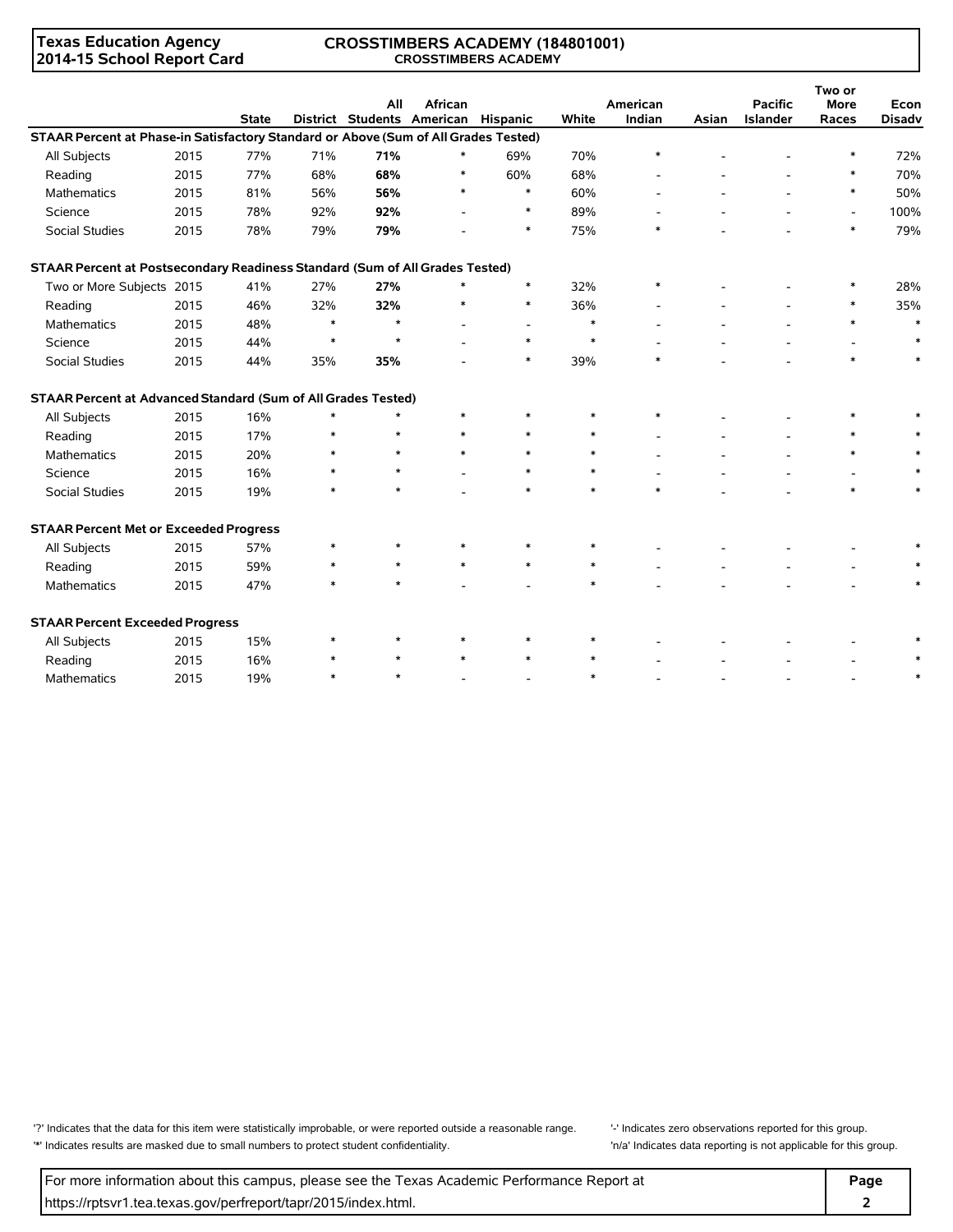**Texas Education Agency 2014-15 School Report Card**

#### **CROSSTIMBERS ACADEMY (184801001) CROSSTIMBERS ACADEMY**

|                                             | <b>State</b> |       | All<br>District Students American | African                  | Hispanic | White   | American<br>Indian | Asian          | <b>Pacific</b> | Two or<br><b>Islander More Races</b> | Econ<br><b>Disadv</b> |
|---------------------------------------------|--------------|-------|-----------------------------------|--------------------------|----------|---------|--------------------|----------------|----------------|--------------------------------------|-----------------------|
| Annual Dropout Rate (Gr 9-12)               |              |       |                                   |                          |          |         |                    |                |                |                                      |                       |
| 2013-14                                     | 2.2%         | 6.5%  | 6.5%                              | *                        | 8.0%     | 6.6%    | $\ast$             |                |                | $\ast$                               | 8.1%                  |
| 2012-13                                     | 2.2%         | 2.1%  | 2.1%                              | $\ast$                   | 0.0%     | 1.7%    | $\ast$             | $\ast$         |                | $\ast$                               | 3.1%                  |
| 4-Year Longitudinal Rate (Gr 9-12)          |              |       |                                   |                          |          |         |                    |                |                |                                      |                       |
| Class of 2014                               |              |       |                                   |                          |          |         |                    |                |                |                                      |                       |
| Graduated                                   | 88.3%        | 91.1% | 91.1%                             | $\ast$                   | 100.0%   | 89.2%   |                    |                |                |                                      | 93.3%                 |
| Received GED                                | 0.8%         | 0.0%  | 0.0%                              | $\ast$                   | 0.0%     | 0.0%    |                    |                |                | $\overline{\phantom{a}}$             | 0.0%                  |
| Continued HS                                | 4.3%         | 0.0%  | 0.0%                              | $\ast$                   | 0.0%     | 0.0%    |                    |                |                | $\blacksquare$                       | 0.0%                  |
| Dropped Out                                 | 6.6%         | 8.9%  | 8.9%                              | $\ast$                   | $0.0\%$  | 10.8%   |                    |                |                | $\blacksquare$                       | 6.7%                  |
| Graduates and GED                           | 89.1%        | 91.1% | 91.1%                             | $\ast$                   | 100.0%   | 89.2%   |                    |                |                | $\overline{\phantom{a}}$             | 93.3%                 |
| Grads, GED, & Cont                          | 93.4%        | 91.1% | 91.1%                             | $\ast$                   | 100.0%   | 89.2%   | $\overline{a}$     | $\overline{a}$ | $\overline{a}$ | $\overline{\phantom{a}}$             | 93.3%                 |
| Class of 2013                               |              |       |                                   |                          |          |         |                    |                |                |                                      |                       |
| Graduated                                   | 88.0%        | 83.7% | 83.7%                             | $\overline{\phantom{a}}$ | 80.0%    | 86.5%   | $\ast$             |                |                | $\overline{\phantom{a}}$             | 76.2%                 |
| <b>Received GED</b>                         | 0.8%         | 0.0%  | 0.0%                              | $\overline{\phantom{a}}$ | 0.0%     | $0.0\%$ | $\ast$             |                |                | $\overline{a}$                       | 0.0%                  |
| Continued HS                                | 4.6%         | 4.7%  | 4.7%                              | $\overline{\phantom{a}}$ | $0.0\%$  | 5.4%    | $\ast$             |                |                | $\blacksquare$                       | 9.5%                  |
| Dropped Out                                 | 6.6%         | 11.6% | 11.6%                             | $\overline{\phantom{a}}$ | 20.0%    | 8.1%    | $\ast$             |                |                | $\overline{\phantom{a}}$             | 14.3%                 |
| Graduates and GED                           | 88.9%        | 83.7% | 83.7%                             | $\overline{\phantom{a}}$ | 80.0%    | 86.5%   | $\ast$             |                |                | $\overline{\phantom{a}}$             | 76.2%                 |
| Grads, GED, & Cont                          | 93.4%        | 88.4% | 88.4%                             | $\overline{\phantom{a}}$ | 80.0%    | 91.9%   | $\ast$             |                |                | $\overline{\phantom{a}}$             | 85.7%                 |
| 5-Year Extended Longitudinal Rate (Gr 9-12) |              |       |                                   |                          |          |         |                    |                |                |                                      |                       |
| Class of 2013                               |              |       |                                   |                          |          |         |                    |                |                |                                      |                       |
| Graduated                                   | 90.4%        | 88.6% | 88.6%                             | $\overline{\phantom{a}}$ | 80.0%    | 92.1%   | $\ast$             |                |                | $\overline{\phantom{a}}$             | 86.4%                 |
| <b>Received GED</b>                         | 1.1%         | 0.0%  | 0.0%                              | $\overline{\phantom{a}}$ | 0.0%     | 0.0%    | $\ast$             |                |                | $\overline{\phantom{a}}$             | 0.0%                  |
| Continued HS                                | 1.3%         | 0.0%  | 0.0%                              | $\overline{\phantom{a}}$ | 0.0%     | 0.0%    | $\ast$             |                |                | $\overline{\phantom{a}}$             | 0.0%                  |
| Dropped Out                                 | 7.2%         | 11.4% | 11.4%                             | $\overline{\phantom{a}}$ | 20.0%    | 7.9%    | $\ast$             |                |                | $\overline{\phantom{a}}$             | 13.6%                 |
| Graduates and GED                           | 91.5%        | 88.6% | 88.6%                             | $\overline{\phantom{a}}$ | 80.0%    | 92.1%   | $\ast$             |                |                | $\blacksquare$                       | 86.4%                 |
| Grads, GED, & Cont                          | 92.8%        | 88.6% | 88.6%                             | $\overline{\phantom{a}}$ | 80.0%    | 92.1%   | $\ast$             |                |                | $\overline{\phantom{a}}$             | 86.4%                 |
| Class of 2012                               |              |       |                                   |                          |          |         |                    |                |                |                                      |                       |
| Graduated                                   | 90.4%        | 88.7% | 88.7%                             | *                        | $\ast$   | 89.1%   | $\ast$             |                |                | $\overline{\phantom{a}}$             | 83.3%                 |
| <b>Received GED</b>                         | 1.2%         | 0.0%  | 0.0%                              | *                        | $\ast$   | 0.0%    | $\ast$             |                |                | $\overline{\phantom{a}}$             | 0.0%                  |
| Continued HS                                | 1.3%         | 1.9%  | 1.9%                              | $\ast$                   | $\ast$   | 0.0%    | $\ast$             |                |                | $\blacksquare$                       | 4.2%                  |
| Dropped Out                                 | 7.1%         | 9.4%  | 9.4%                              | $\ast$                   | $\ast$   | 10.9%   | $\ast$             |                |                | $\overline{\phantom{a}}$             | 12.5%                 |
| Graduates and GED                           | 91.6%        | 88.7% | 88.7%                             | $\ast$                   | $\ast$   | 89.1%   | $\ast$             |                |                | $\overline{\phantom{a}}$             | 83.3%                 |
| Grads, GED, & Cont                          | 92.9%        | 90.6% | 90.6%                             | $\ast$                   | $\ast$   | 89.1%   | $\ast$             |                |                | $\overline{\phantom{a}}$             | 87.5%                 |
| RHSP/DAP Graduates (Longitudinal Rate)      |              |       |                                   |                          |          |         |                    |                |                |                                      |                       |
| Class of 2014                               | 85.5%        | 58.5% | 58.5%                             | $\ast$                   | 50.0%    | 57.6%   |                    |                |                |                                      | 35.7%                 |
| Class of 2013                               | 83.5%        | 61.1% | 61.1%                             |                          | $\ast$   | 65.6%   |                    |                |                |                                      | 62.5%                 |
| <b>SAT/ACT Results</b>                      |              |       |                                   |                          |          |         |                    |                |                |                                      |                       |
| <b>Tested</b>                               |              |       |                                   |                          |          |         |                    |                |                |                                      |                       |
| Class of 2014                               | 66.3%        | 6.8%  | 6.8%                              |                          | $0.0\%$  | 5.6%    |                    |                |                |                                      | 0.0%                  |
| Class of 2013                               | 63.8%        | 4.8%  | 4.8%                              |                          | 14.3%    | 2.9%    |                    |                |                |                                      | 0.0%                  |
| At/Above Criterion                          |              |       |                                   |                          |          |         |                    |                |                |                                      |                       |
| Class of 2014                               | 25.1%        |       |                                   |                          |          |         |                    |                |                |                                      |                       |
| Class of 2013                               | 25.4%        |       |                                   |                          |          |         |                    |                |                |                                      |                       |
| Average SAT Score                           |              |       |                                   |                          |          |         |                    |                |                |                                      |                       |
| Class of 2014                               | 1417         |       |                                   |                          |          |         |                    |                |                |                                      |                       |
| Class of 2013                               | 1422         |       |                                   |                          |          |         |                    |                |                |                                      |                       |

'?' Indicates that the data for this item were statistically improbable, or were reported outside a reasonable range. | locates zero observations reported for this group. '\*' Indicates results are masked due to small numbers to protect student confidentiality. 'n/a' Indicates data reporting is not applicable for this group.

For more information about this campus, please see the Texas Academic Performance Report at **Page Page** https://rptsvr1.tea.texas.gov/perfreport/tapr/2015/index.html. **3**